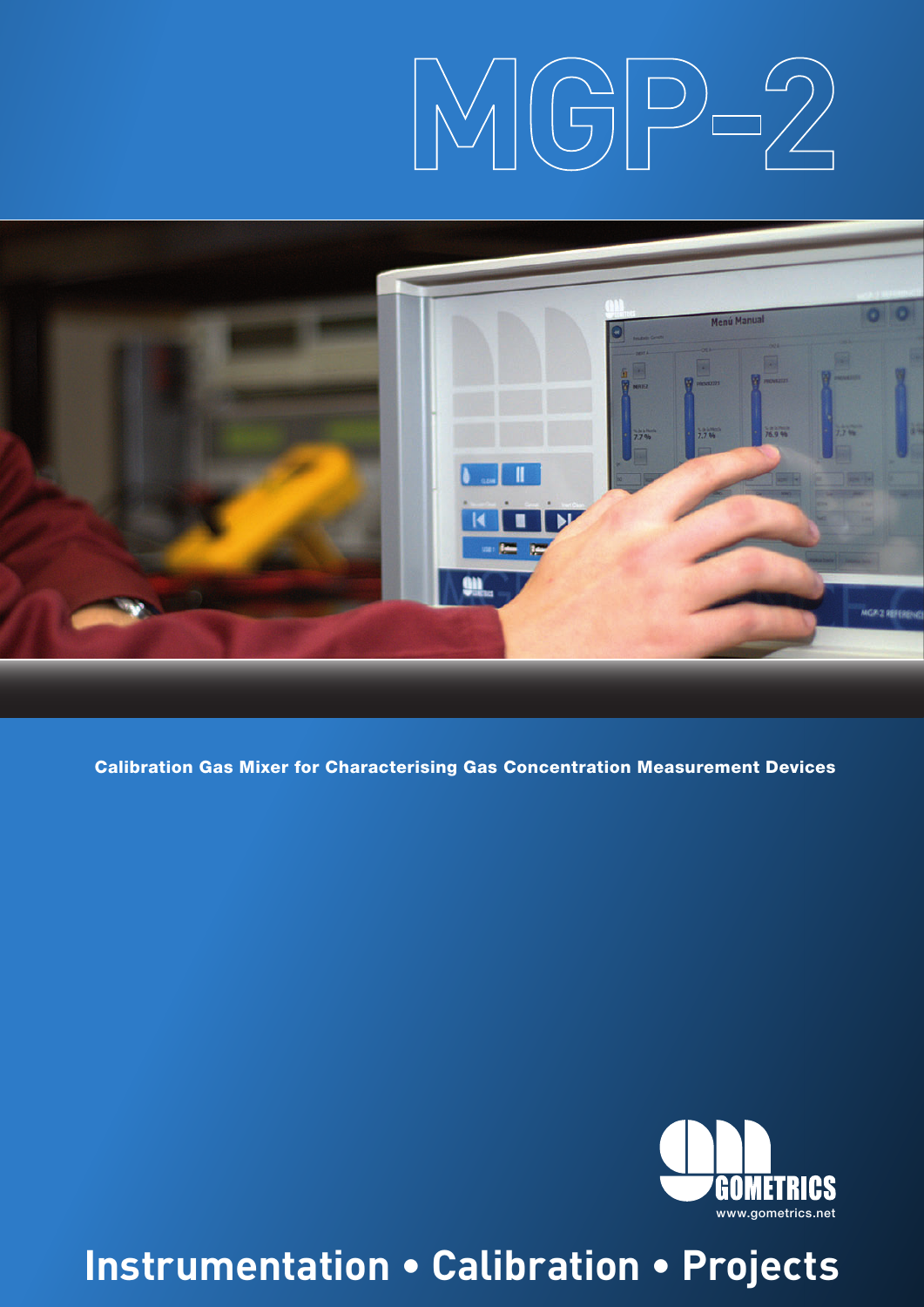### 위의



In both industrial and laboratory settings, there are processes requiring the handling of industrial gases. One of the more frequent operations is the dilution or mixing of two or more input gases. To do this, industries or labs can equip themselves with various gas handling devices or equipment of varying complexity.

The Gometrics solution means that these gases can be handled with just one easy-install and easy-set-up device. With the MGP-2 operators can carry out gas mixing in a truly optimal fashion so that they are ready for use. The MGP-2's modular architecture also ensures real-time system control and communication with its integral computer for diagnostics and remote operation.

Data, test and mixing results can be read from the front touch screen or via the instrument's Ethernet or USB ports, thus facilitating connectivity to any platform or data and control system.

Gometrics has prioritised precision, versatility, ease of use and safety in its design. It has also paid special attention to the user interface to maximise its usefulness and ergonomics. For example, from the user interface operators can directly input mix parameters in terms of desired concentrations and output flows, thus avoiding unnecessary and error-prone calculations on the part of researchers. The device also incorporates protection against various risk factors, including leaks, voltage drops or pressure excesses.

The MGP-2 family of instruments has been designed for use with oxidising and corrosive gases, employing materials and PEEK®, Kalrez® and Viton® elastomers, among others, for this purpose. Each channel can be optionally equipped with this additional protection.

The MGP-2 mixer has been independently tested by the Electronics Department at Barcelona University, confirming its operation and reliability.



#### APPLICATIONS

- Preparation of binary, ternary, quaternary etc. gas mixtures
- Generation of controlled atmospheres for analysis
- Gas analyser testing
- Gas concentration transmitter analysis
- Gas concentration gauge testing
- Research and Development laboratories

#### Technical Specification

#### Physical specification

Dimensions: 43 x 21 x 45 cm Weight: 21,5 Kg Connections: 1/8" BSP (Rapid fitting option available) Standard mains electricity supply

Contact material

AISI 316 stainless steel, Teflon®, Viton®, Kalrez®

#### Power supply

100-260 VAC, 60/60 Hz, 100W

#### Supply gases

|         | <b>Calibration gas:</b> Connection to 8 (optionally 10) different gases                    |
|---------|--------------------------------------------------------------------------------------------|
|         | and/or different concentrations                                                            |
| Mixing: | 4 (optionally 5) simultaneous active calibration                                           |
|         | bottles                                                                                    |
| Gases:  | Configurable gas type, configurable components                                             |
| Inert:  | Two balance gas inputs: pure clean gas, dry air, N <sub>2</sub><br>(others user definable) |

Supply pressure 600 kPa max. (6 bar) 250 kPa min. (2,5 bar)

#### Mixture generation capacity

Any setpoint combination possible for active channels

#### Controllable flow ranges per channel

Maximum Full Scale per channel: 8 to 10.000 sccm FS (each channel can have its own full scale)

#### Maximum mixture flow The sum of the individual flows

#### Precision and repeatability per channel

Repeatability: <±0.2% of reading Precision: < $\pm 0.7\%$  of reading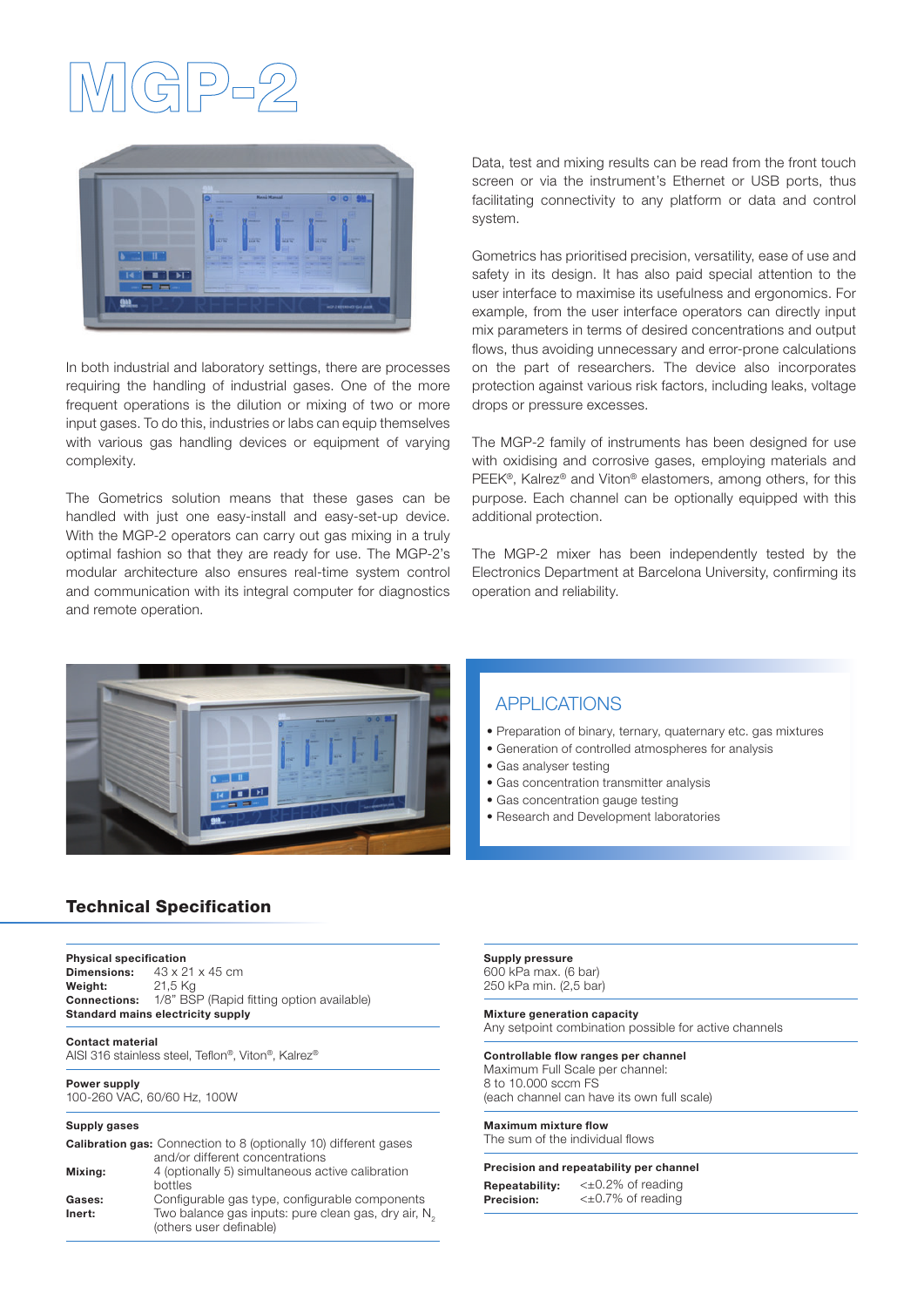#### **Specifications**

#### KEY PERFORMANCE FEATURES

- 4 (optionally 5) calibration gas mixing function
- Direct desired final mixture proportions (ppm or %) input option, thus allowing mixture creation
- Independent controlled inert gas balancing
- Maximum repeatability
- Highly intuitive touch screen user interface
- Circuit cleaning mode (vacuum or inert)
- Mixture cycle temporary pause mode
- Real time display of flow measured in each channel and in mixture output
- Characterisation of MFC channels (gas types)
- Gas type based flow correction (correction coefficients)
- Traceable calibration certificates for each of the mass controllers (optionally by EA accredited laboratory)

#### MECHANICAL AND FLUID

- AISI 316 stainless steel and PEEK base construction to withstand corrosive gases
- Micro-particle filters for maximum longevity of all mechanical components
- Internal pressure regulation for maximum performance of and protection for the mass flow controllers
- Software controlled outflow

#### MONITORING AND RELIABILITY

- Monitoring of correct channel input pressure and of MFC flow controller (out-of-range alarm)
- Monitoring of controlled flow in each channel and of flow controller (out-of-range alarm)
- Software developed in a strict quality assurance environment (error detection, integrity management etc.)
- Calibration and adjustment tools for the mass controllers and pressure sensor
- Automatic leak test

a

 $\overline{\bullet}$ 

#### ADVANTAGES

#### • Ease of mixture creation

Thanks to its intuitive touch screen interface, users can prepare any mixture in a matter of seconds, with no need for worksheets, since the software already has all the algorithms necessary to create the mixture balance or to calculate maximum flows while maintaining the proportions of output gas.

• Test automation

Along with automatic mixture generation it is possible to specify concentration gradients, which fits perfectly with an automatic sampling system.

- PC, PLC and SCADA interface capability
- Customisable

## $\bullet$ Menú Mezcla

the same said the same said the

 $\cdot$ 

 $\frac{1}{27.1}$ 

 $\bullet$  $\bullet$ **GM** 

 $\overline{\phantom{a}}$ 

#### **Options**

#### 0.1 Mechanical and Fluid

- 0.1.1 Additional complete channel, including solenoid valves and mass flow controller. Ref. MGP2-1CH
- 0.1.2 Entire construction in AISI 316 stainless steel. Ref. MGP2-AISI316
- 0.1.3 Channel with MFC and connections for oxidising gases. Ref. MGP2-OX
- 0.1.4 Additional channel for calibration gas or inert unmixed input/output. Ref. MGP2-1CH-E/S
- 0.1.5 Increase to 16 calibration gas channels/bottles (8 extra channels). Ref. MGP2-16CH
- 0.1.6 Analog signal input channel (4-20 mA, 0-10V dc). Ref. MGP2-AIHW
- 0.1.7 Rapid input and output plug connections. Ref. MGP2-RR
- 0.1.8 Additional controllable inert gas output channel. Ref. MGP2-HR<br>0.1.9 Ozone generation module. Ref. MGP2-OZ
- Ozone generation module. Ref. MGP2-OZ

#### 0.2 Software

- 0.2.1 Test sequencing automation Ref. MGP2-TEST
- 0.2.2 PC application with remote display and control (LabView environment). Ref. MGP2-SWPC
- 0.2.3 Automated channel calibration and adjustment support module. Ref. MGP2-CAL
- 0.2.4 Sensor, detector and transmitter verification and calibration module. Ref. MGP2-AISW

#### 0.3 Maintenance

- 0.3.1 Recalibration with system traceability. Ref. CertGMMGP2R
- 0.3.2 ENAC system recalibration. Ref. ENACMGP2R
- 0.3.3 Seal, valve and filter change. Ref. MGP2-MANT
- 0.3.4 Software updates and improvements. Ref. MGP2-MANT-SW
- 0.3.5 Personalised evolutionary maintenance. Ref. MGP2-MDF